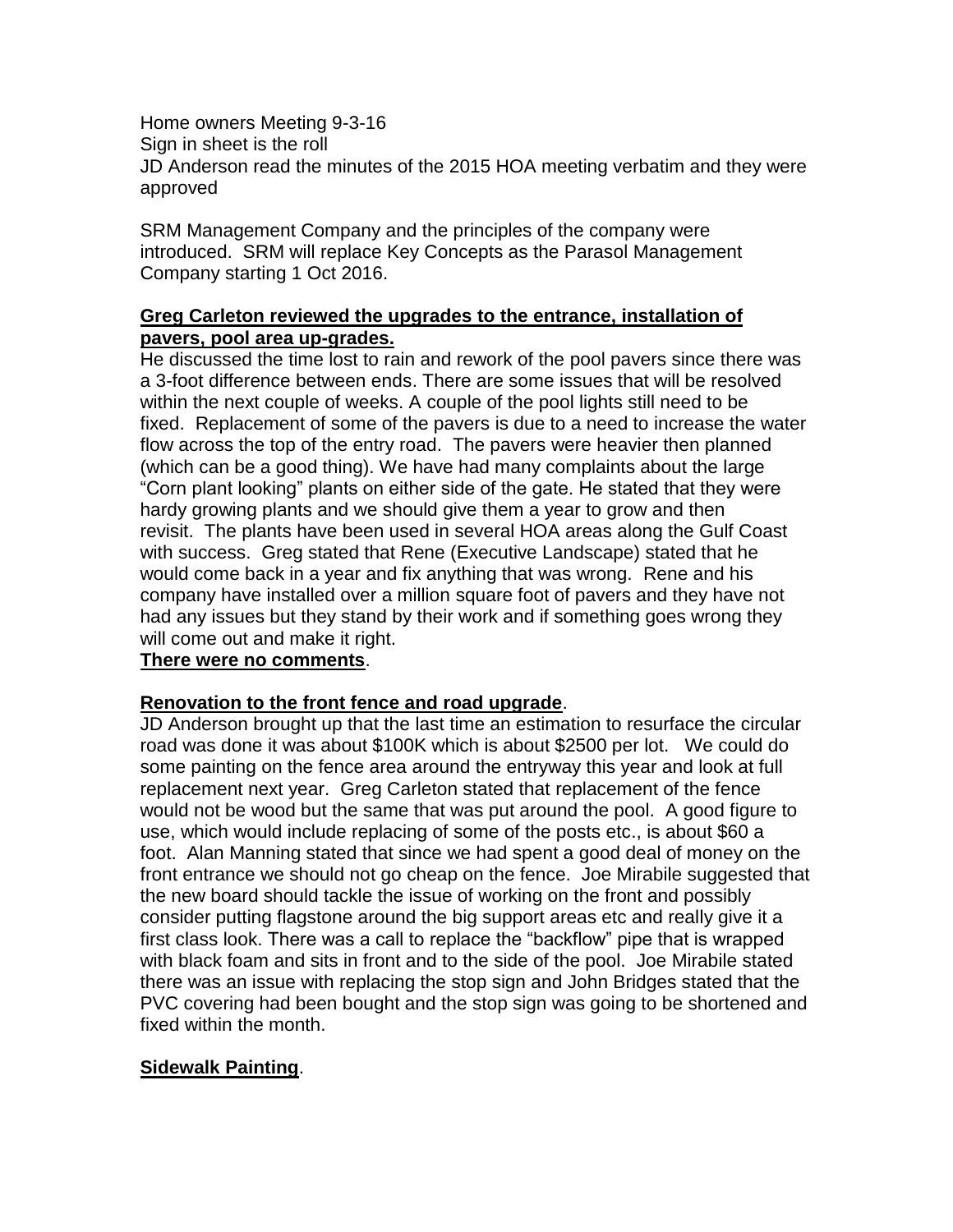John Bridges stated that there is \$5K in the budget to paint both the sidewalks and the curbing. There is sections of the sidewalk that are bare concrete. Do we paint those sections and leave the rest until the road is resurfaced? Tom Allison stated to paint the unpainted ones and leave the rest to coincide with the road resurface. Bob Massey inputted to have the new board lay out a budget for maintenance and capital improvement of which sidewalk painting will be part of. **There was general agreement among the HOA members to paint the unpainted areas and lump the total sidewalk re-paint into the improvement budget.**

# **Parasol Website**.

Opening discussion led by JD Anderson. Currently the website is a link to Key Concepts web page. Do we want to continue that with SRM (link) or a standalone page that incurs a \$1K set up and Webmaster to maintain it. **Consensus was to have SRM link the Parasol page to their web page.**

# **New Florida landscape rules and the integration with the "Ferocious Perdido Beach Mouse".**

JD Anderson established the current context. We thought there were 3 lots (the first three on back row as you come in the gate and turn right.) that were not subject to the new rules. That has recently changed. Currently it appears that if you have a developed lot you are bound under the Parasol landscape covenants, if you have an undeveloped lot you are going to have to go through the regulations that coincide with the protection of the PBM. Joe Mirabile stated that Tim Walden (building a new home on an undeveloped lot) should fight that battle about being required to build according to the recent doctrine. JD Anderson then read a letter from Tim Day (environmental chief) outlining the requirements for new homes at Parasol. There was comment from the floor that the PARB should somehow come up with guidelines that incorporate the new regulations with the current Parasol landscape requirements (at least in the front part of the lot). We should consult with a landscape architect so he can suggest ground covers etc that combine both. Alan Manning agreed. **There was a motion to have the PARB consult with a landscape architect to determine a. The feasibility of combining the rules and then b. what would be the plants etc that would accomplish that. Motion was approved**

# **PARB and BOD New Members**

BOD: Jim Ginter, Bob Massey, Mike Mouron, and Tim Walden. A motion to nominate and accept these new members was **approved**.

PARB: Greg Carleton, Tim Walden. A motion to nominate and accept these members was **approved.**

Discussion of staggered terms for board members. JD Anderson stated that we had not been able to execute staggered terms in 23 years. No further discussion on feasibility of staggered terms. Joe Mirabile brought up the number of folks on the board which was 7. There was no further discussion on that point.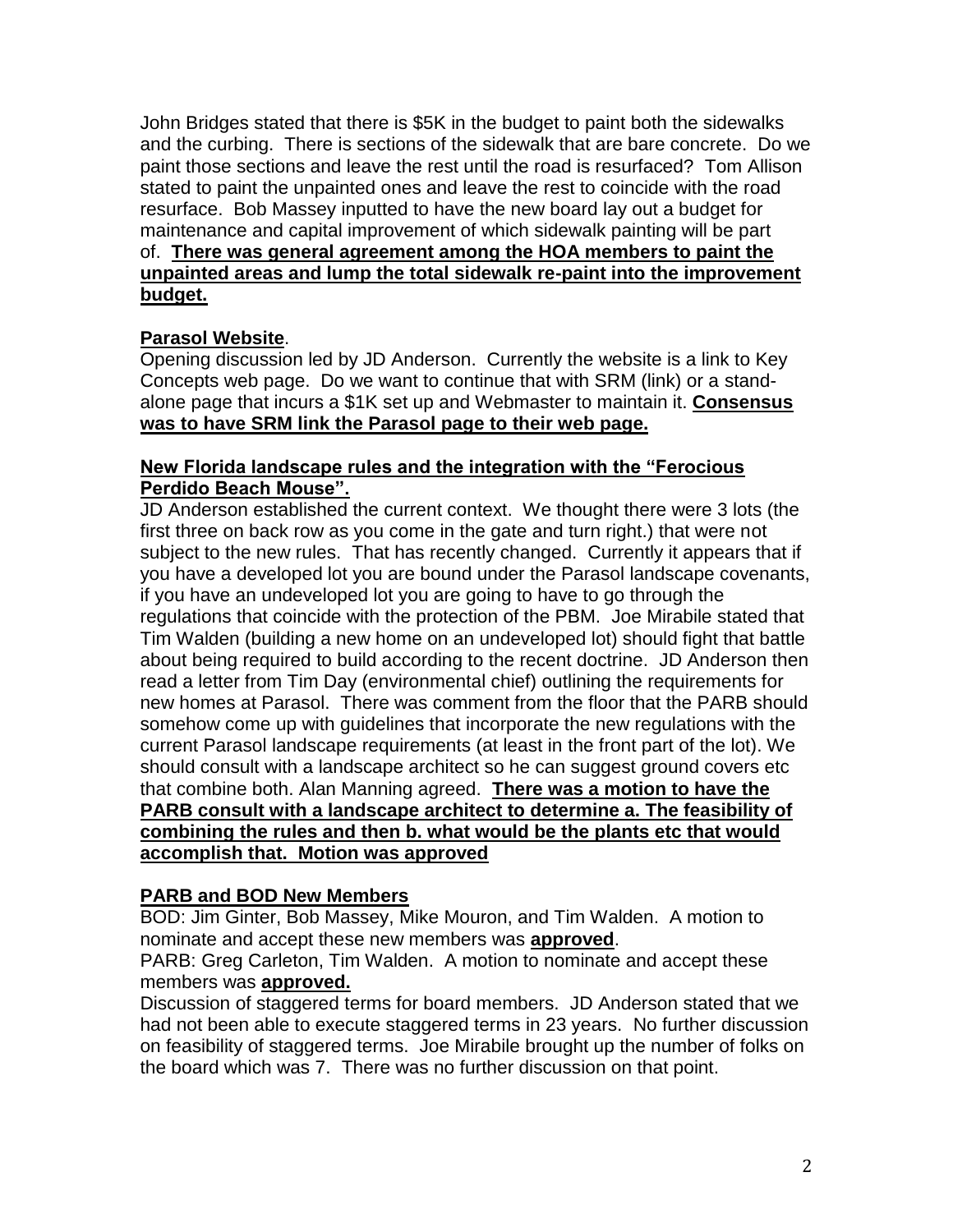# **Scope of the Boards Authority**

JD Anderson led the discussion. Two examples 1) the board should be able to make a decision if we have a saltwater pool or fresh water pool-JD stated that he felt that should be an owner decision; 2) that for anything under a \$1K we could dispense with a board member countersigning a check and just let the management company handle that. Bob Massey stated that the banks would not be held responsible for a lack of 2 signatures. Cherie (Key Concepts) stated that only a very small percentage of bills are under \$1K. At this point Tommy Allison, brought up the Saltwater vs Freshwater pool. In his research saltwater generator change every few years, changing chemicals as well as the potential corrosion to equipment that is partly submerged would not provoke any cost savings in his mind. Bob Thomas stated that if you are given a budget in certain areas that the homeowners approve then you should be able to act within those budget constraints without ensuring everyone is drawn into the conversation. If however there are issue that come up where the budget had not been specified then that is where other folks need to be brought in for agreement. Alan Manning reiterated that we want to manage the association with as much efficiency as possible. He stated that we should continue to let the board manage the budget that was approved in the best way possible. Often, parts of the budget are approved against a specific project. However issues can come up in the middle of the year that may require action. If we have a \$50K item then we would naturally want as much input as possible from all home owners, but if it is a \$5K item, then we could schedule a discussion at one of the quarterly board meetings send out notice so that any homeowner that wanted to participate either by mail, phone or in person could. Jim Ginter brought up the fact that there is a difference between discretionary funds where you make some type of design change such as the saltwater vs freshwater pool. There is no emergency on that, the board can do research and allow input from any one. There are other issues where the board must react (non-discretionary) to protect everyoneaftermath of a hurricane-fence being blown down by a tornado etc. It would seem to him that each one of these are fairly clear and the board can act in a certain manner depending on the issue. Bob Massey stated that perhaps there may be a dollar value where if you have something that is excess of that you get buy in from the other home owners. Bob's bottom line is that in all the years he has been part of Parasol and the times when he was part of the board, the board has always operated in the best interest of the homeowners. John Bridges agreed that overall things have worked pretty well. Joe Mirabile stated that the board is made up of members of the homeowners and we should let the board manage and we have a management company that we should rely on for their expertise and they will tell us what they think and then the board will make a decision. Dribbling down to the owners for decisions like as has been discussed is silly.

## **There was no further discussion on this item.**

## **Enforcement of the Covenants-**

JD Anderson brought up the issue that notice sent out to 18 homeowners that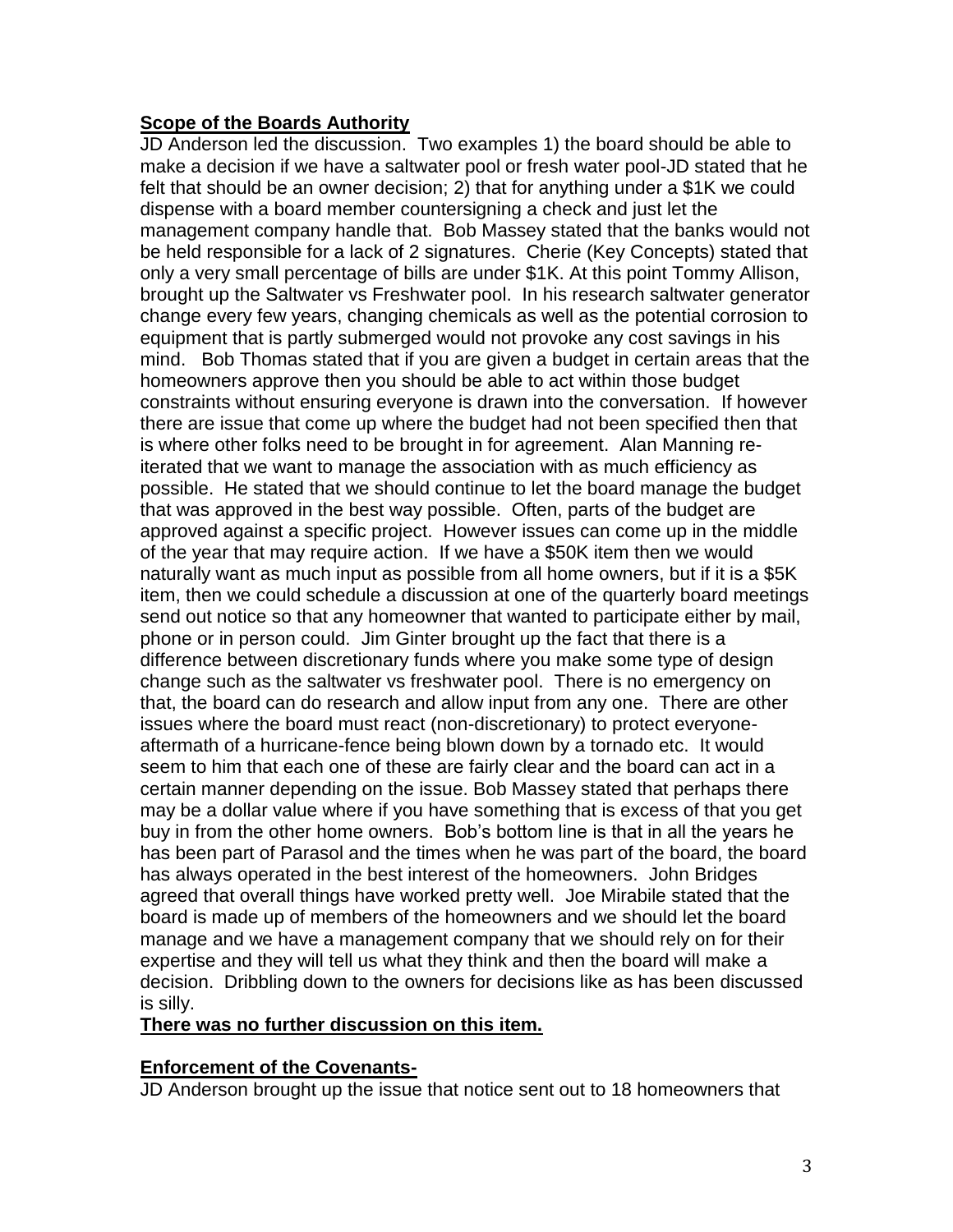there were issues such as painting etc. that needed to be fixed. 6 have responded and either fixed the issues or stated what they were planning on doing. 12 have not responded. How long do we want to give the 12 non responders to communicate what their intentions are. Greg Carleton thought that this was a perfect project for the new management company. **Very short discussion ensued and it was left that we would work with SRM to get that done.** 

# **Use of Parasol Facilities by Non-Family Local Area Guests**

An individual came into the community, parked his bike by the pool and when he was questioned as to who he was and why he was here-the answer was that he was a friend of a specific homeowner. JD Anderson stated that when someone like that comes into the community the very least that is expected is that the homeowner is there with them.

Greg Carleton also stated that guests should park in the home owners drive that they are visiting. Recently, one of the walkovers was blocked because 4 cars were parked in front of it. He added that SRM should take for action contacting the homeowner and telling him/her that there are guest breaking the rules. The rules in the covenants are there we do not need to make any more new ones simply enforce what is in existence but hold the home owner ultimately responsible. Bob Thomas stated that he hoped we would go neighbor to neighbor first to correct an issue prior to having SRM act as the Gestapo. If our neighbor states "the hell with you I and my guest can do what we want" then we take it to SRM. JD Anderson also chimed in with "I hope we would the do reasonable person theory." Buddy Bloch indicated that it was neighbor that told him about the life flight from his house. His friend of 40 years , who was using Buddy's home for a vacation, left his car running inside Buddy's garage all night. His wife and youngest child wound up with carbon monoxide poisoning. His friend never told him until asked. Alan Manning stated that he felt people were mostly clueless about what should be expected. There are a set of rules that were published about 4 years ago. JD Anderson said we would get them sent out again. Tommy Allison stated that we have had problems with guests leaving their tents etc. for long periods of time. He suggested that we meet with the Sheriff and find out what words can be used on a sign. Another home owner responded that they had already talked to the Sheriff and that they were told to draft it up and they would take a look at it and recommend the exact wording that they could enforce. Tommy Allison stated that Grand Caribbean had hired a person to run interlopers off the beach that were not supposed to be there and that all individual home owners and guests were given wrist bands to wear. We should consider having guest wear wrist bands to the pool and beach. Greg Carleton stated there were no laws that could be enforced on the beach. Is there anything in the covenants that says we should bring things up from the beach every night? This was a very back and forth conversation on both sides of the issue as to what we could or could not do. A tent had been put in the dunes the other day. Tom Allison made a motion that the board explore a plan to construct a sign on the west and east sides of Parasol beach property that